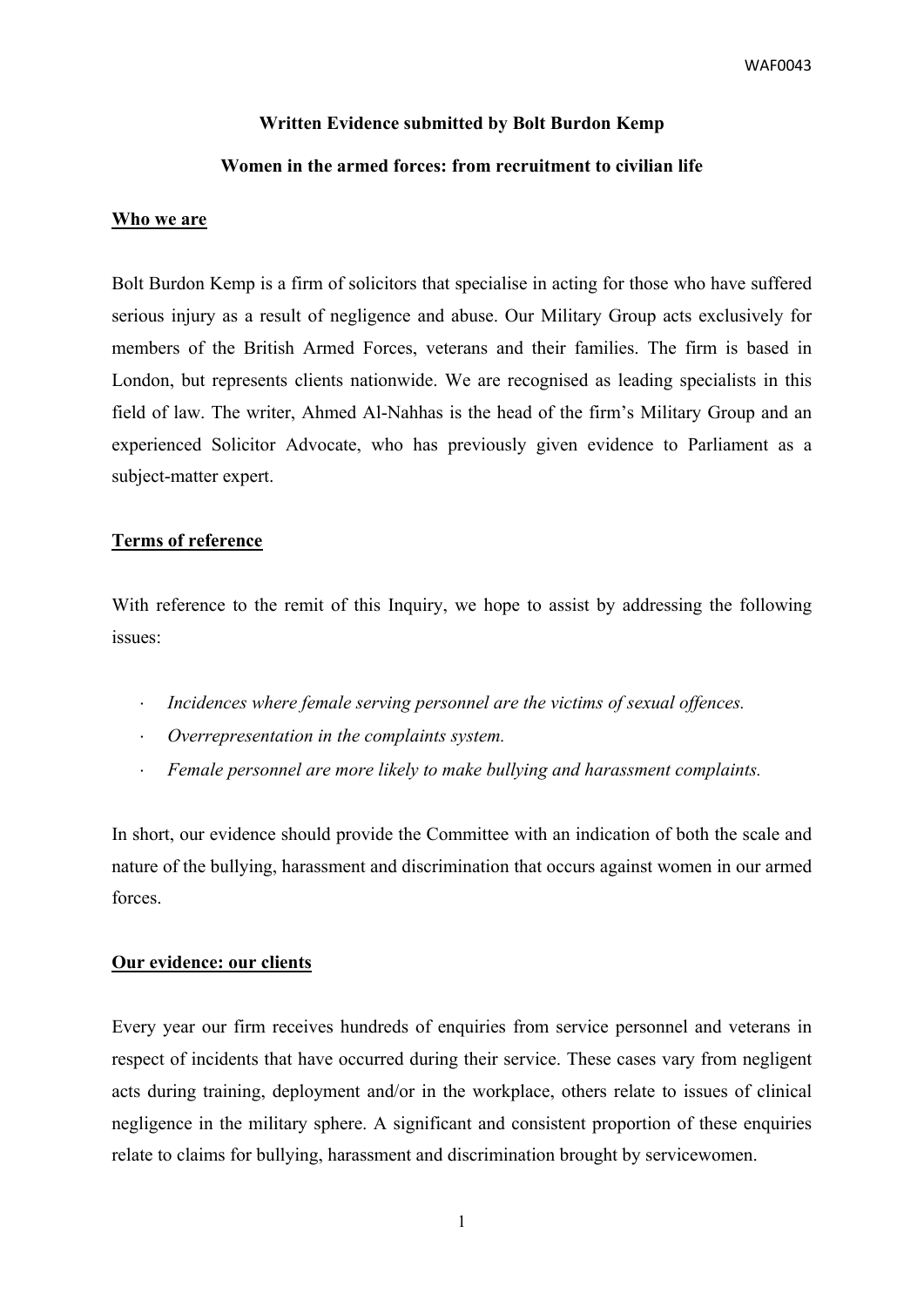Worryingly, enquiries of this nature have been on the increase for a number of years and the Committee will be well aware of:

- (i) the overrepresentation of women in the Service complaints process:  $\frac{1}{1}$
- (ii) the increased likelihood that such complaints relate to bullying, harassment and/or discrimination;<sup>2</sup>
- (iii) the significant proportion of servicewomen who have reported experiences of unwanted sexual behaviour during their service; $3$
- (iv) the reluctance of service personnel to come forward and make these complaints,<sup>4</sup> because either they do not believe anything would be done,<sup>5</sup> or because they are afraid it would adversely affect their career; <sup>6</sup>
- (v) of those who do raise a Service complaint, well over half are disappointed in either the time it takes, being kept informed of progress and/or the outcome;<sup>7</sup> and
- (vi) the fact that this state of affairs has largely remained consistent for several years, at the very least.

Any one of these observations is enough to cause concern, the combination should cause alarm.

We canvassed a number of our clients and asked them if they would be willing to share their stories. A few were willing to come forward. The following case studies are all taken from either current or former clients. Their names and ranks have all been changed to protect their identities:

# *1. Vicky, Able Seaman, Royal Navy*

<sup>1</sup> Servicewomen make up 12% of personnel but 23% of admissible complaints, SCOAF Annual Report 2019.

<sup>&</sup>lt;sup>2</sup> 39% of Service complaints raised by servicewomen related to bullying, harassment or discrimination SCOAF Annual Report 2019.

<sup>3</sup> 20% of servicewomen reported bullying, harassment or discrimination in the last twelve months, AFCAS 2020, see also the Army specific Sexual Harassment Report 2018 "Speak Out".

<sup>4</sup> 90% of those who have suffered bullying, harassment or discrimination do not make a Service Complaint, AFCAS 2020

<sup>5</sup> 60% of those canvassed in the AFCAS 2020

<sup>6</sup> 52% of those canvassed in the AFCAS 2020

<sup>7</sup> AFCAS 2020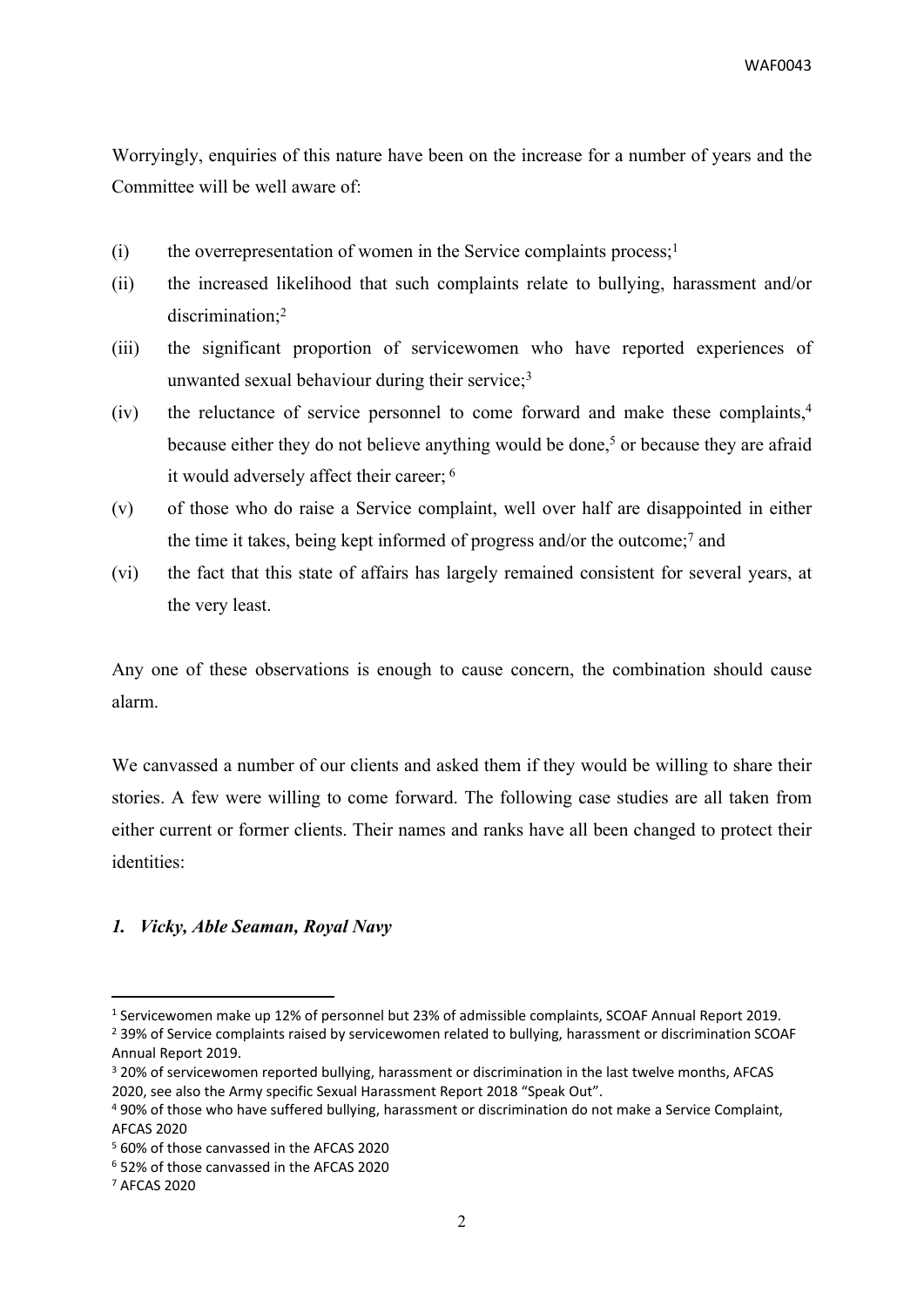WAF0043

*Vicky was sexually harassed by several male colleagues during her training. The harassment began with inappropriate sexist remarks and culminated in a physical assault. To make matters worse, having raised complaints with her chain of command on several occasions, no steps were taken to protect her from harm or support her. As a result of the prolonged harassment and lack of support, she suffered psychiatric injury and was forced to raise a formal Service complaint. Her Service complaint was ultimately successful, but protracted. Unfortunately, by that stage, the damage had been done and she had developed Post-Traumatic Stress Disorder. This led to her medical discharge from the Royal Navy. Her condition remains complex and debilitating. Her anxieties are likely to take considerable time to resolve and she has lost a promising career. The Ministry of Defence never wrote to her to formally report on the steps that were taken to discipline her harassers. Her trust and faith in the Royal Navy was left in tatters, as well as her hopes for serving a lengthy career.*

### *2. Caroline, Lieutenant, Royal Navy*

*Caroline was sexually harassed by her male superior over the course of two years, which culminated in her being physically assaulted. The situation was compounded by the fact that our client's husband was dying of cancer at the time, a fact that her superior was aware of, yet this did little to deter him from his campaign of harassment. Our client raised a Service complaint, which took two years to conclude, in her favour. The Service complaint was disproportionately lengthy and she received an apology from the Deciding Officer for the unnecessary delay, which had caused her further stress and exacerbated her condition. Despite the Service complaint determining that she had been harassed and ordering her superior to apologise in writing, he did not apologise. She was informed that the Admiralty had written a 'letter of displeasure' to her harasser. Unfortunately, as a result of the harassment and the protracted Service complaint, our client suffered serious psychiatric injury, which prematurely ended her military career.*

#### *3. Clara, Private, British Army*

*Clara has been medically discharged with Post Traumatic Stress Disorder. This was the result of an 18 month campaign of sexual harassment by her male superior, which culminating in a sexual assault. The assault resulted in a criminal conviction. The harassment involved inappropriate comments and texts and being sent or shown explicit photographs and videos. She felt let down by her chain of command during the police*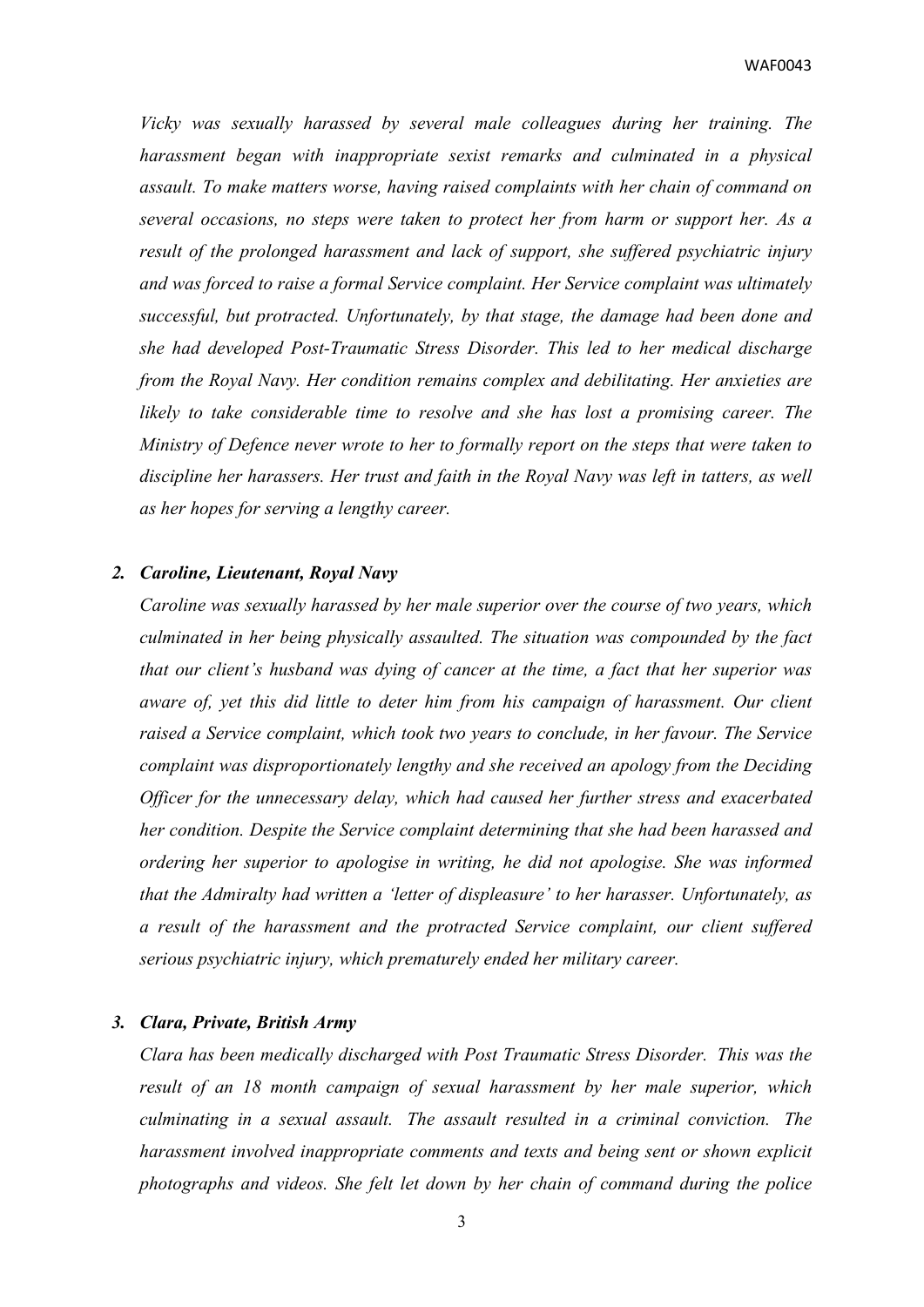*investigation and through the court martial process, namely by being placed in situations where she came into contact with the individual concerned, which could easily have been avoided, and by a general lack of support and/or understanding about what she had been through. She is in the process of undergoing rehabilitation and receiving intensive therapy. She has been unable to return to any sort of employment.*

# *4. Rebecca, Corporal, British Army*

*Rebecca was manipulated and harassed by her male military psychiatric nurse (CPN). The CPN failed to address her mental health issues and, instead, encouraged and took advantage of an inappropriate sexual relationship with her. This was not only totally unacceptable in the context of a clinician and vulnerable patient, but amounted to emotional abuse and harassment. She developed Post-Traumatic Stress Disorder, anxiety and depression, which resulted in the end of her military career. She is still being treated and undergoing rehabilitation, several years after the harassment ceased. In the meantime, she has lost a promising military career and is unable to find work as a civilian, because of her mental health conditions.*

### *5. Zoe, Leading Hand, Royal Navy*

*Zoe suffered bullying, harassment and sexual discrimination from her male line manager. Examples of these incidents included inappropriate comments made regarding our client's mental state and her sex, undermining her confidence, micro-managing her, and frequently reprimanding and shouting at her. Her line manager treated servicemen much more favourably. This led to a deterioration in Zoe's mental health, which culminated in her medical discharge. She submitted a Service complaint, only to be met with a countercomplaint made against her by her line manager. Her harasser also initiated a complaint to the Service Police, making numerous and spurious allegations against our client, which worsened her condition further. It took over three years for our client's Service complaint to be determined, primarily in her favour, and her harasser's allegations have been dismissed out of hand. Even then, key evidence was ignored and no real attention was given to the devastating effect that the harassment has had on our client's health and career. As a result, the Service complaint decision failed to provide her with proper redress. Throughout the process she has felt unsupported and isolated. Our client has totally lost her faith and trust in the Royal Navy. She remains unemployed and is going through the process of rehabilitation.*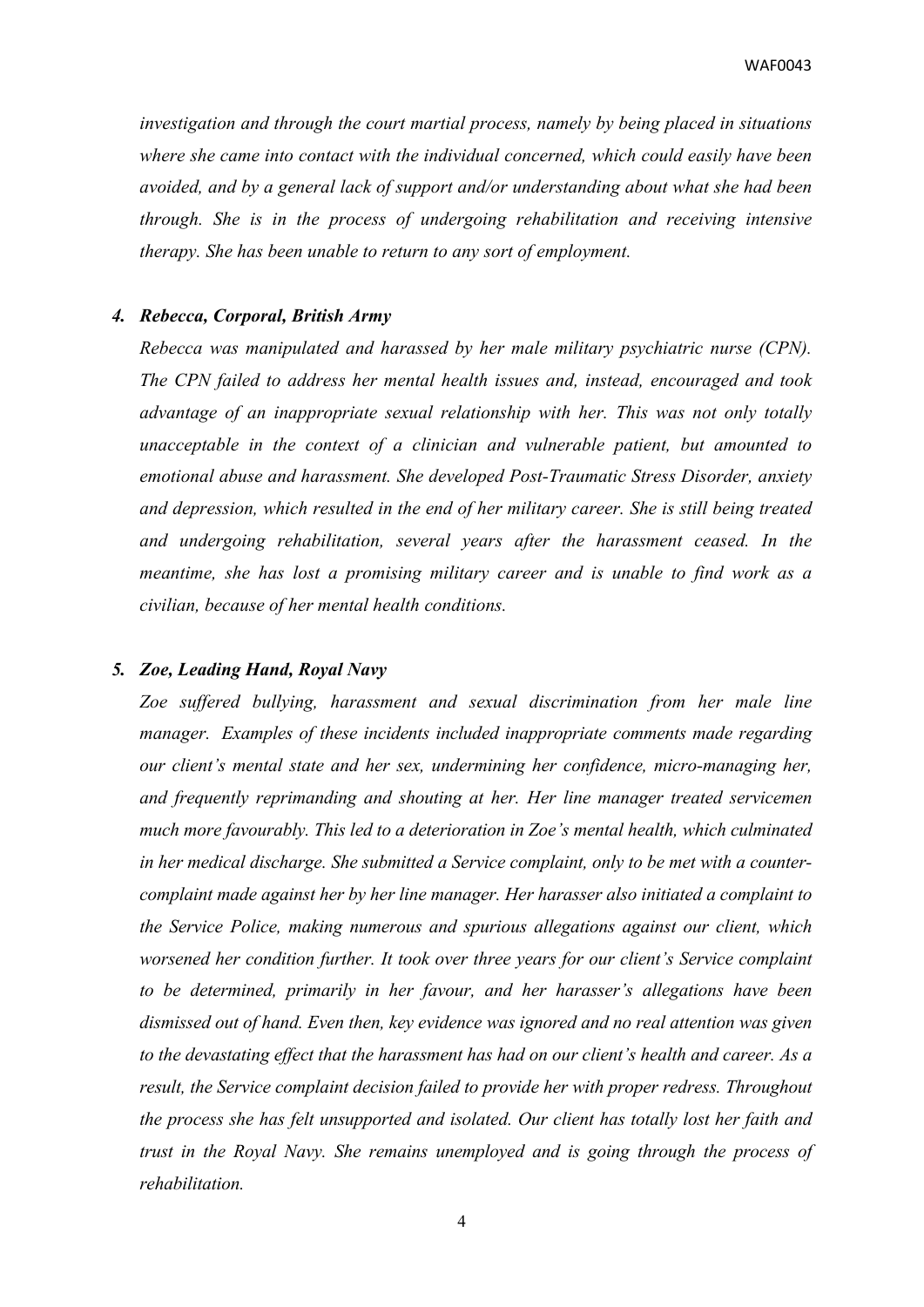WAF0043

#### *6. Aaliyah, Sergeant, British Army*

*Aaliyah had a promising career in Military Intelligence. She raised a Service complaint about being bullied and harassed by a male superior, and was subsequently sexually assaulted by another male superior. Worryingly, having raised concerns with her chain of command about the harassment, she was misinformed about her rights and the deadlines to complain; she may have been out of time to bring complaints if she had relied on that advice instead of taking independent advice from solicitors. As a result of what she went through, she lost her faith and confidence in the British Army and decided to terminate her service. She has suffered psychiatrically and has ongoing issues with anxiety. She is still coming to terms with the early end to her military career.*

### *7. Terri, Flight-Lieutenant, RAF Reserves*

*Terri was bullied and sexually harassed by a male colleague over several months. After making an informal complaint about his actions to her chain of command, she was then victimised for having made the complaint. She was encouraged to engage in mediation by her chain of command, but was forced to abandon these efforts after her harasser made several accusations against her, which were later found to have been fabricated. She then raised a formal Service complaint, as a means of seeking redress and to ensure other servicewomen were not on the receiving end of similar treatment from this individual in the future. The stress of what she went through took its toll and she was diagnosed with depression and Post-Traumatic Stress Disorder. She was unable to return to work and eventually medically discharged. A protracted Service complaint investigation followed by an appeal only made her mental health worse. She is still recovering and unable to work. She had served her country for 25 years, including in Iraq, Bosnia and Kosovo.*

# *8. Sarah, Lance Corporal, British Army*

*Sarah lost her military career as a result of a sustained campaign of bullying and harassment by a male Officer in her chain of command. There was an internal investigation followed by a three-year Service complaint process, culminating in a further complaint to the Service Complaints Ombudsman for the Armed Forces. The Ombudsman*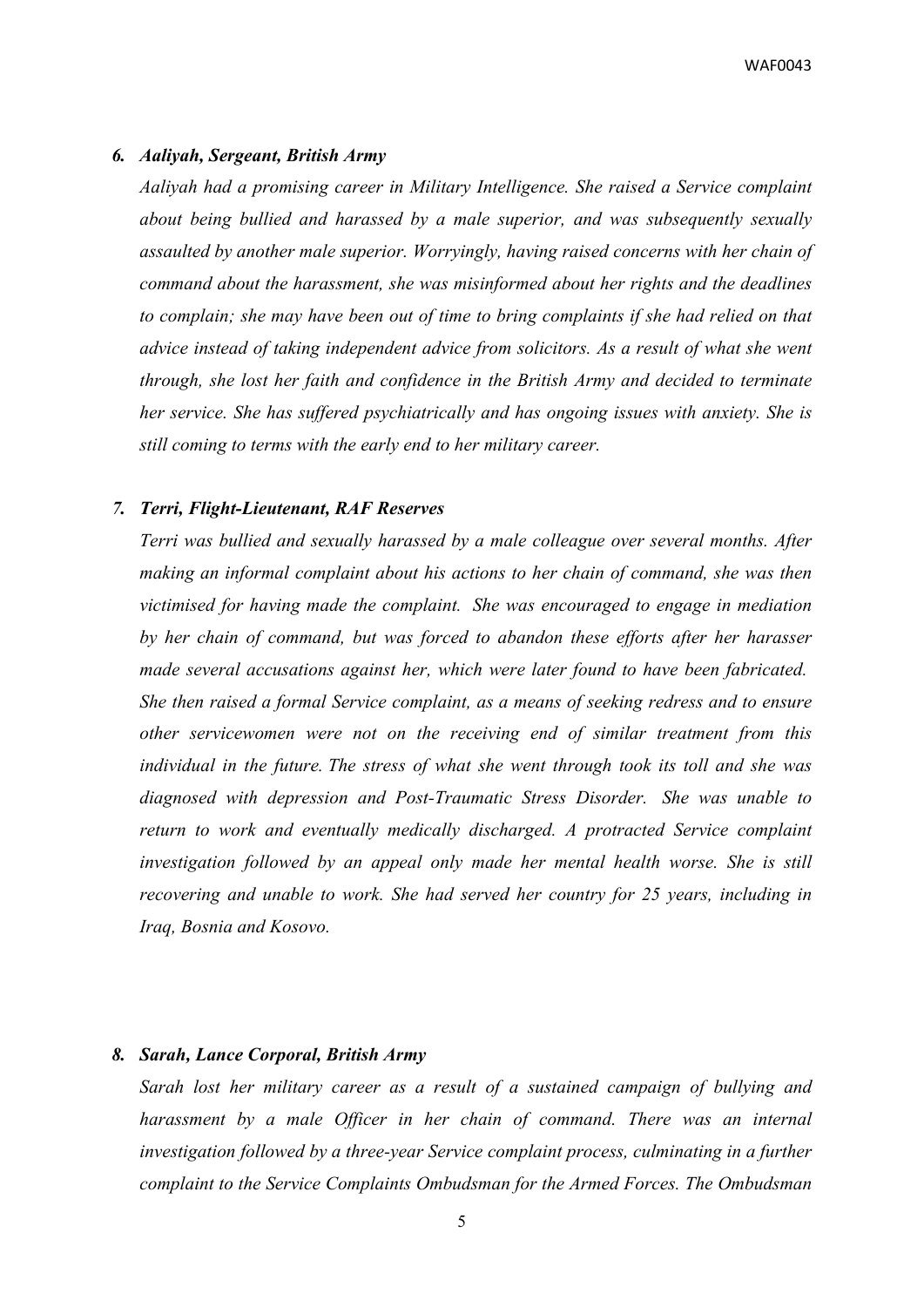*found failings in the Service complaint investigation process, for which our client received a formal apology from the British Army. The harassment and protracted Service complaint investigation took its toll on our client. Despite seeking help at an early stage for her mental health, she was unable to return to work and was eventually medically discharged due to depression and anxiety.*

We welcome the Committee's determination in bringing evidence to light about these issues and its assurances to witnesses by offering complete confidentiality. However, it is informative that despite these assurances several of our clients were unwilling to put forward their evidence and none were willing to provide their stories in full. Many have told us that they associate the Committee with the Ministry of Defence and, as can be demonstrated above, have lost their faith and trust in that organisation. For some, they remain afraid of being identified and harassed further; the military is a small and close-knit community, and rumours spread fast. For others, they are on the road to recovery and want only to look forwards, which is understandable.

We wish to express our thanks to our clients, for sharing their stories and coming forward.

As an aside, and whilst it may sound trite, we should also point out that sexual harassment in the military is not exclusive to women and there are a number of enquiries we have dealt with involving male victims. Such cases are less common, in our experience, but no less disturbing.

#### **Trends**

All the cases we deal with come with different facts and chronologies, but we have noticed a number of worrying trends and features, common to many of these cases, and which may have real implications for the issues that the Committee is investigating:

# *1. A fear of coming forward*

As set out above, there is a distinct lack of trust that complaints would be upheld or taken seriously. If the system works, then servicewomen should not be afraid to come forward.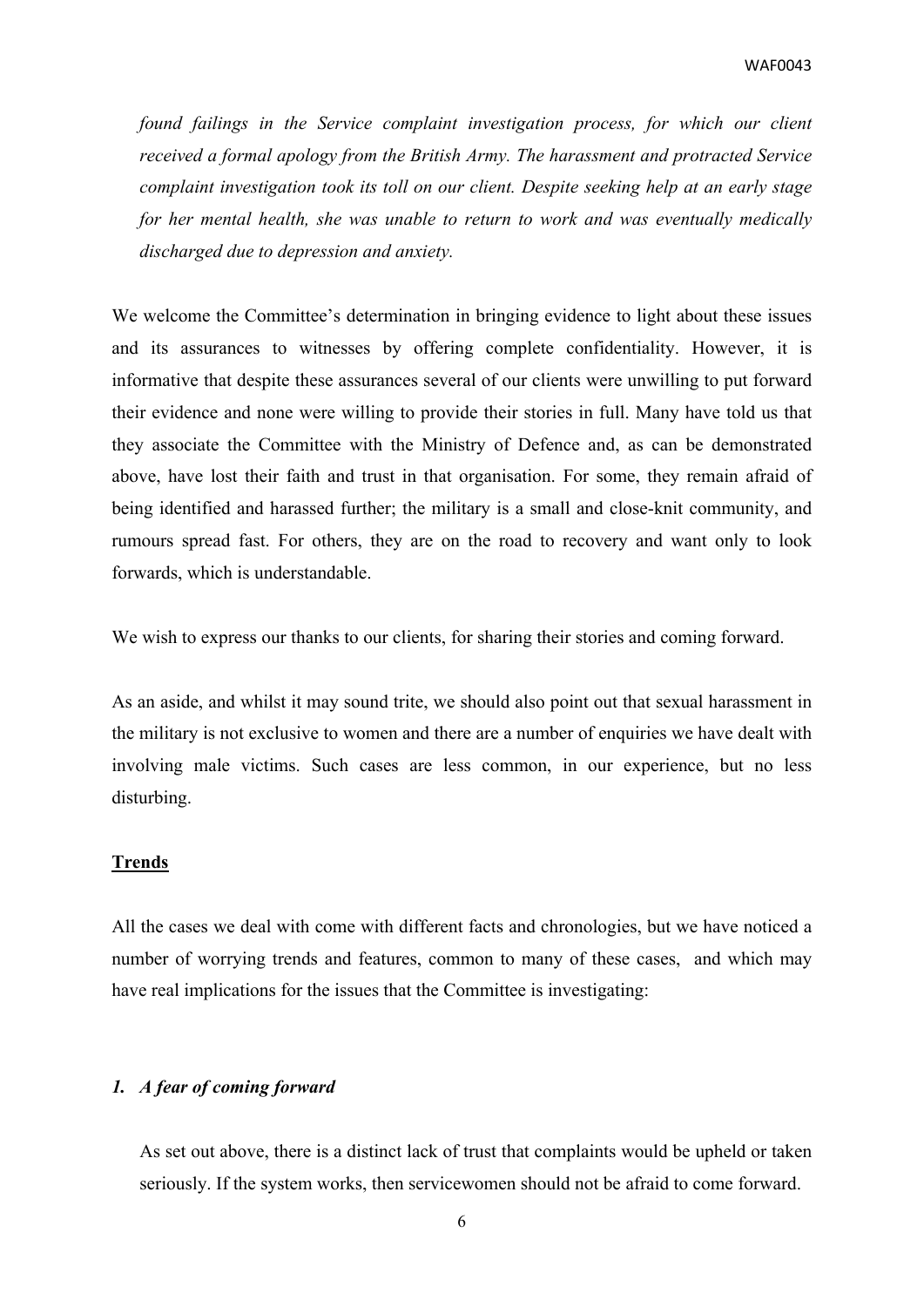# *2. A lack of support by the chain of command*

In many instances the chain of command has deliberately sought to belittle complaints and/or encouraged complainants to resolve issues informally, even where the issues complained of might amount to a Service and/or criminal offence and should rightly be investigated. In more serious cases, our clients have complained that their chain of command actively sought to undermine their complaints by cajoling witnesses and/or supressing evidence.

## *3. A lack of understanding and empathy*

Many complain that their chain of command, Assisting Officers and even Harassment Investigating Officers were simply not prepared to deal with the sensitive issues surrounding their complaints and their needs as victims. The quality of questioning by Harassment Investigating officers also varied greatly. Some had clear experience and sensitivity, whilst others lacked patience and/or focused on issues that were irrelevant.

# *4. Stigma*

The vast majority of our clients have complained that, once they raised a compliant, they were treated differently and often less favourably by their colleagues. The culture is geared towards treating complainants as pariahs and whilst this may be understandable in a military context, for example when on deployment and there is a mission to accomplish, such treatment is utterly unnecessary and harmful in the context of sexual harassment.

# *5. Counter-complaints*

It is a common tactic for a harasser, who may be the respondent of a Service complaint, to raise a Service complaint against the complainant and adduce all manner of either fabricated or irrelevant evidence. We have seen numerous counter-complaints which reference the victims' abilities and aptitude as a serviceperson. These counter-complaints are a form of victimisation and are often irrelevant to the issues, but are allowed to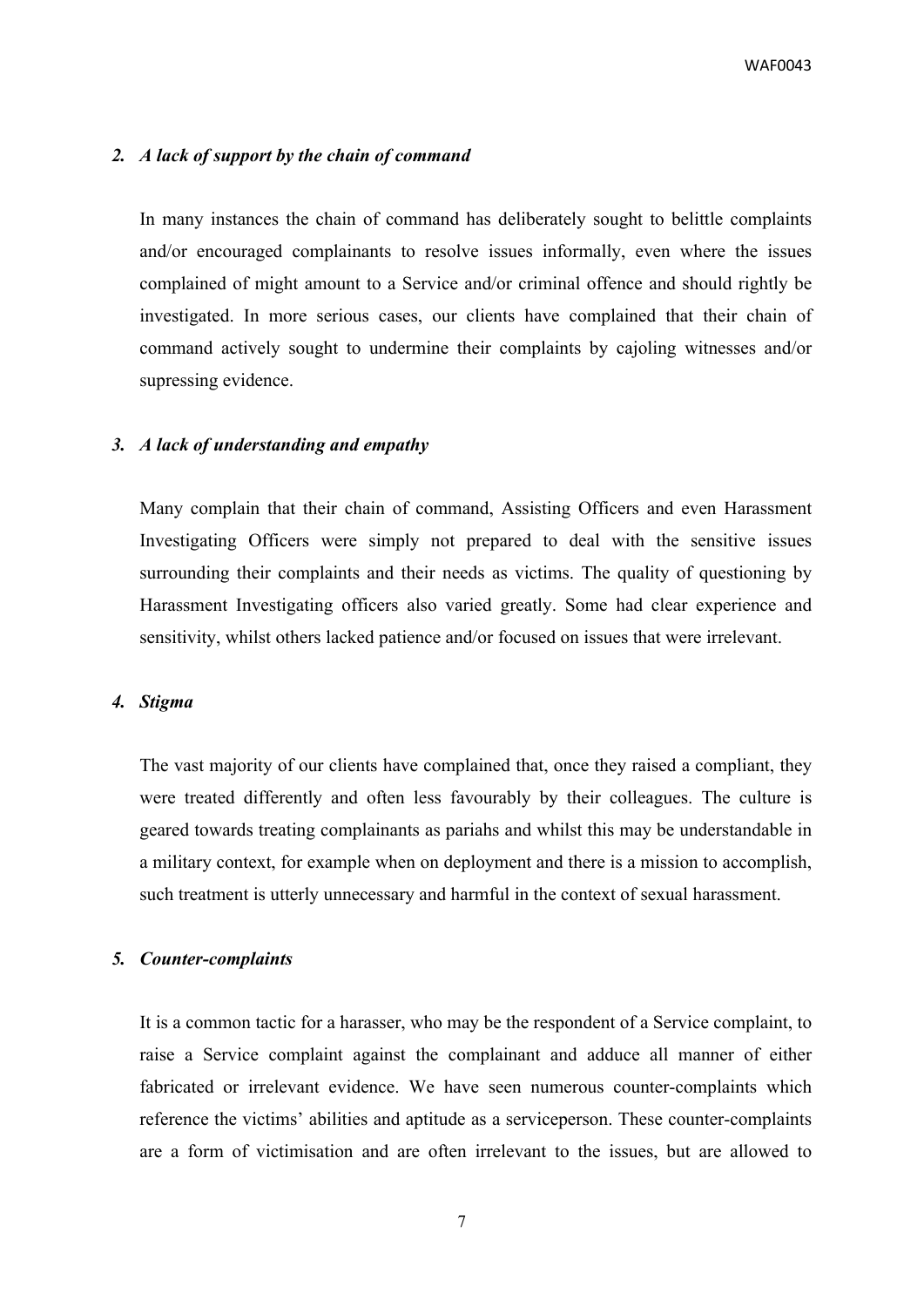progress regardless, giving room for harassers to muddy the waters, delay and pressurise complainants to withdraw their complaints, all the while causing further stress to them.

# *6. Delays, delays, delays*

We will not reiterate here the statistics which are already available to the Committee from the Office of the SCOAF in respect of disproportionate delays in the Service complaints process, save to say that by any standard such delays are inexcusable. In the civilian context, a grievance involving issues of sexual harassment and/or discrimination would be given priority, investigated and concluded within a matter of months. Yet we still see Service complaints taking years to conclude. It is entirely unacceptable. Complainants are often suffering psychiatrically and these delays exacerbate their conditions significantly.

# *7. Excuses*

Deciding Officers seem obsessed with finding 'motive' and 'intention' when determining whether bullying has taken place, when no such requirement in law exists, and for good reason. Evidence is also skewed towards explaining away sexist behaviour, most often as *"office banter"*. Too often we see inexcusable behaviour couched in excuses. This is in direct contrast to guidance provided by the SCOAF to Deciding Officers.

# *8. Losing their legal rights*

Many complainants are advised badly by their chain of command, or not advised at all. Complainants are not told that they have a right to bring a civil claim and, whilst on the one-hand it might be understandable that the Ministry of Defence would not wish to actively encourage civil claims, we suggest that it is only fair and necessary to encourage complainants of sexual harassment and/or discrimination to take independent legal advice. This is because, in many instances, a complainant who waits for the Service complaint process to conclude can run the risk of exhausting the time limits for all other legal options.<sup>8</sup> This does not accord with the principles of the Armed Forces Covenant: the rights of service personnel should be respected and protected.

<sup>8</sup> For example, a claim for discrimination in the employment tribunal must normally be issued within three months of the last event of discrimination.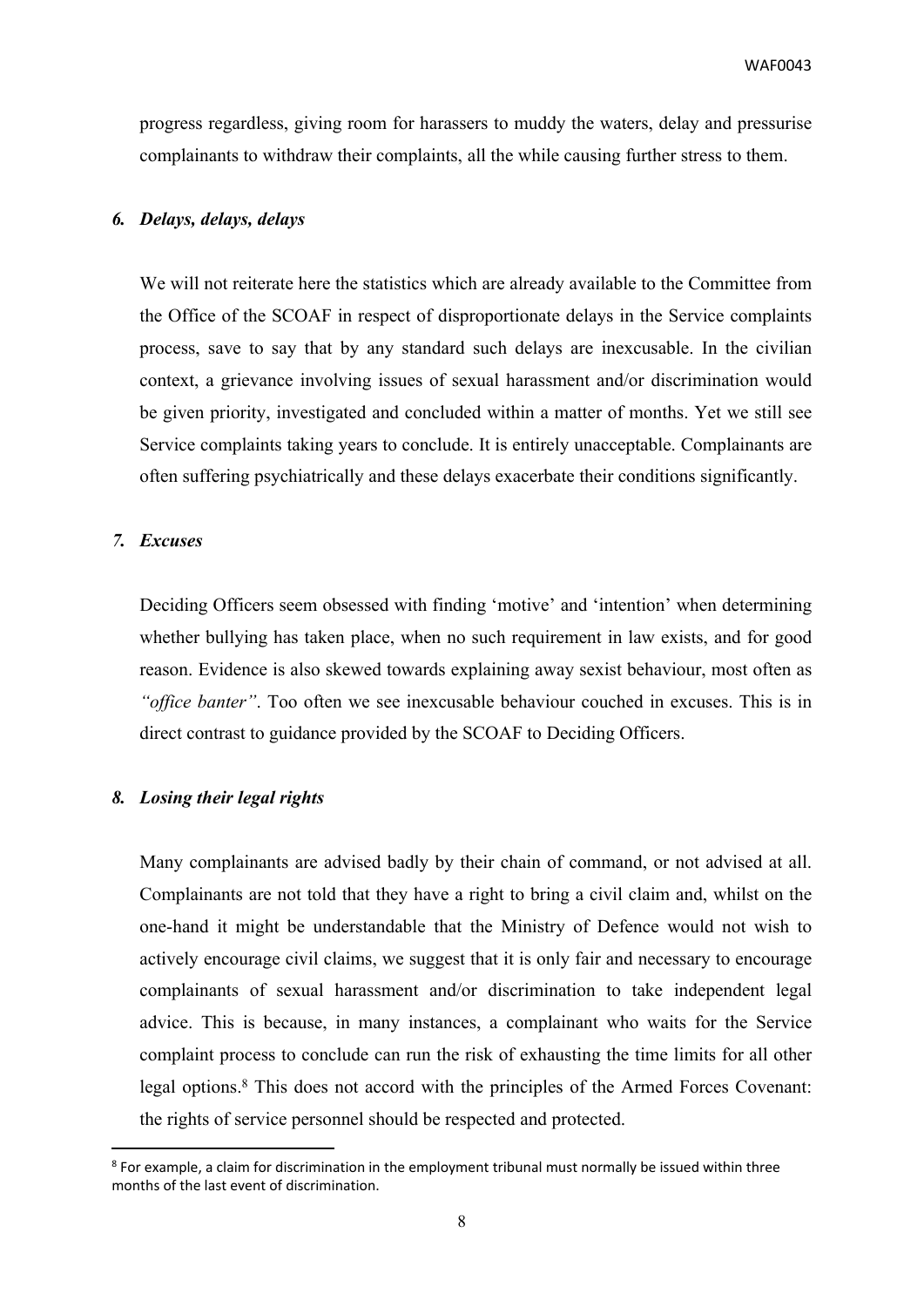#### *9. Inadequate redress*

The Service complaints process exists to ensure that service personnel have a redress to wrongs they may have suffered, but even successful complainants that we speak to are left wanting. Regulatory restrictions will mean that they are often never told of the outcome of any administrative or disciplinary action against respondents, even when successful. In respect of financial awards at Service complaint level, these rarely represent their true losses, particularly where a complainant has lost their military career as a result of medical discharge. Often these awards would not even cover the cost of treatment.

#### *10. No award under the Armed Forces Compensation Scheme*

Complainants may not be eligible for an award under the AFCS for any psychiatric injury they may have suffered because, more often than not, incidents of bullying and/or harassment will not be deemed "service related" a pre-requisite for eligibility under the scheme.

# *11. Dissatisfaction and loss of talent*

All of our clients mentioned above had their military careers cut short as a result of the harassment they suffered. They are all bright, able, and talented individuals, who chose to serve their country. They all feel let down. The Ministry of Defence should be ashamed of how their careers have ended. It is also a huge waste of public investment. For an organisation that has faced a recruitment crisis, as well as concerns over a lack of diversity, dealing with harassment and discrimination of servicewomen should be a priority.

### *12. No difference across the Services or ranks*

The cases we have seen involve members from all three Services, whether Regular or Reserves, and at all ranks. We do notice greater numbers of complaints generally from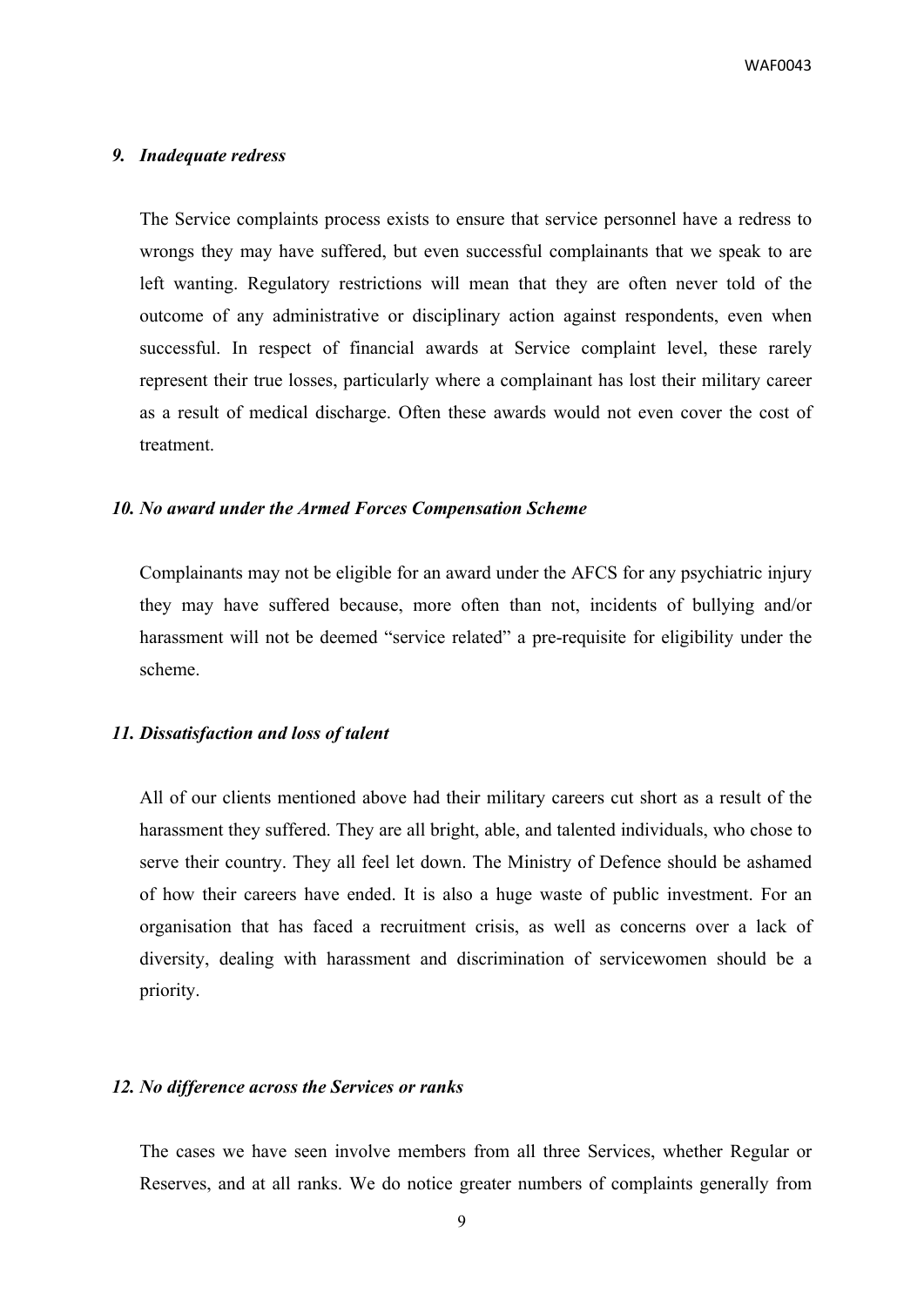members of the British Army, and we are not sure whether this may relate to the fact that it has the most personnel, or for other reasons. However, our experience does not accord with the findings of the Wigston report,<sup>9</sup> which intimates that this type of "inappropriate" behaviour" is to be found only in a few pockets within the military.

### **Recommendations**

Before we can assess the true nature and extent of sexual harassment and discrimination in our armed forces, we must first have a Service complaints system which is "*efficient, effective and fair*". Ours is not. This is according to the former SCOAF, who reported as much to Parliament *every year* over the course of her tenure, and made some 35 recommendations.<sup>10</sup> Some of her recommendations are only now starting to be implemented, whilst others have been ignored. We are not aware of any clear commitment given to implement them all, and there is no reason not to.

Our solution is simple: in addition to the recommendations made in the Wigston report, the Ministry of Defence *must* commit to implement the recommendations by the former SCOAF, with a clear timeline to implementation. If it does not, then the new SCOAF must be empowered to make the necessary changes herself, so that servicewomen are protected and provided with a Service complaints system that is worthy of them.

#### **Summary**

There is a problem of sexual harassment against women in our armed forces. In our capacity as solicitors, we have dealt with many such cases and continue to do so at a steady rate. We have included some case studies above, which speak volumes. A lot of these cases share trends and features that should cause this Inquiry and the armed forces community great concern.

Until relatively recently, the problem of sexual harassment has not been fully recognised by the Ministry of Defence. It does now acknowledge the problem more readily, and the steps it is taking to implement the recommendations of the Wigston report should be welcomed.<sup>11</sup>

<sup>9</sup> The Wigston Review into inappropriate behaviours, published 15 July 2019.

<sup>10</sup> SCOAF Annual Reports 2016 – 2019.